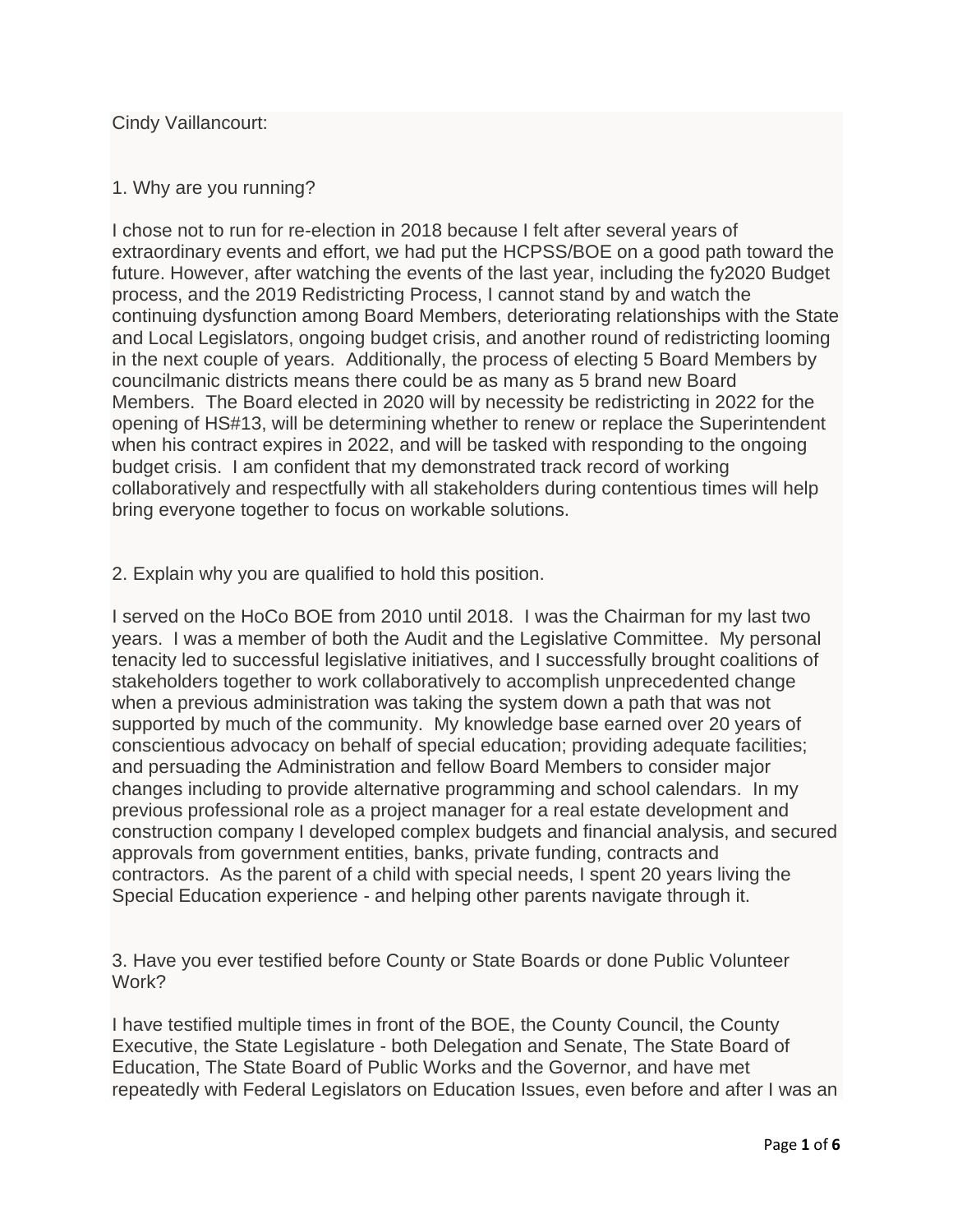elected member of the HoCo BOE. Most of those testimonies and appearances are archived on video. I was a frequent volunteer at all of my children's schools, and other HCPSS schools as well. My various contributions to community volunteer efforts include Grassroots, the local homeless shelter, and various gift, clothing, and food drives. I have been a children's sports coach, and volunteered to provide custom ceramics opportunities for the residents of Grassroots. I have been active in the community both inside and outside of the Board of Education.

4. With regard to school redistricting, what do you believe are the three top priorities, in order, that should be considered as reasons to redistrict, or goals of redistricting? How would you suggest those goals be met?

I believe in neighborhood schools with reasonable and logical attendance areas that are respectful to established communities, and our residents, especially our most vulnerable citizens and children. I do not believe children should be removed from their stable school environments in order to achieve artificial or arbitrary demographic targets. The 1st reason for redistricting is for capacity utilization. It is a given that attendance areas must be altered when new schools are opened or major additions are completed. The 2nd impetus for redistricting should be when capacity utilization becomes egregiously unbalanced - provided there is available capacity that can be reasonably accessed to alleviate crowding. The 3rd reason attendance areas could be adjusted is when programmatic changes are made to some or all of the schools that impact the use patterns and capacities of schools. The goals of redistricting should be to create reasonable and logical attendance areas that maximize the utilization of our facilities. It is appropriate and desirable to consider demographic balance when making adjustments for capacity and utilization.

5. Do you believe that residents should be able to rely on students attending their neighborhood schools? Why or why not?

Yes. I believe that citizens ought to be able to rely on a relatively stable system of attendance areas that are not altered lightly, or without demonstrated need based on capacity or programmatic issues. When new schools or additions are opened, it is necessary to alter existing attendance areas. The changes to attendance areas should be respectful, include meaningful public input opportunities, and result in new attendance areas that residents can rely on for stability until there is another significant change that requires additional changes. Families make life decisions around where they live, where they work, and where they send their children to school, often making significant sacrifices to provide those choices and stability - and they have the right to expect the government to maintain stable, predictable environments which do not unreasonably or arbitrarily interfere or alter their communities and their childrens' schools.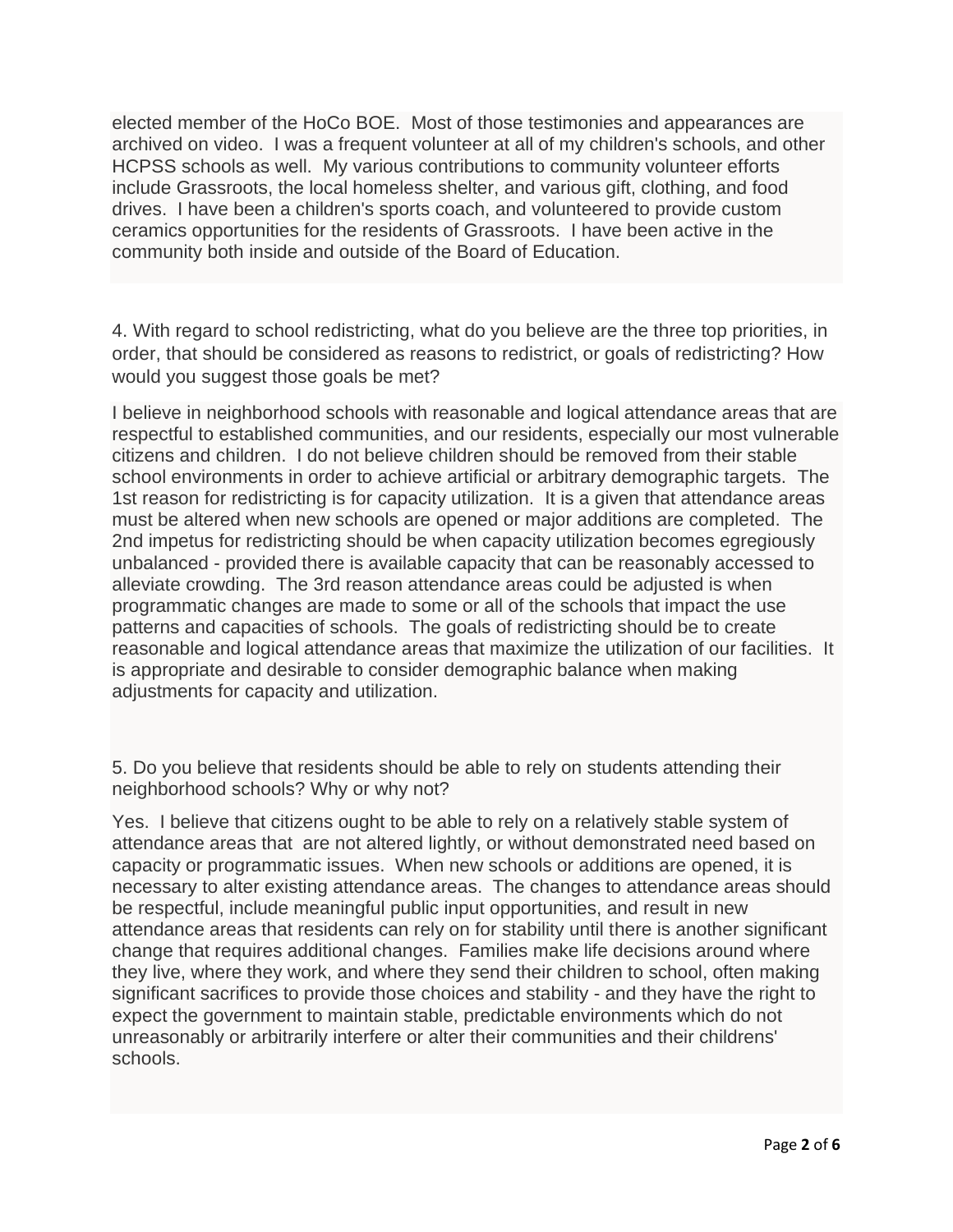6. How do you feel the HCPSS should deal with overcapacity school issues? (1,200 characters)

First, , HCPSS needs to lobby forcefully for a return of the HCPSS land acquisition funding in the budget so the school system can plan and execute site selection/purchase in furtherance of the HCPSS long term capital plans. As it currently stands the HCPSS cannot advance the long term plan in any meaningful way since it cannot complete the purchase of a site. Second, In the long term, HCPSS needs to secure the funding to execute its long term plan for additional school construction and additions to existing buildings. Third, HCPSS can provide a number of 9 week on, 3 week off calendar schools (elementary and middle) which provide tremendous educational benefits as well as increasing available capacity by 25% without building or adding any additional square footage - by running the 9/3 calendar on 4 tracks where only 3 are in the building at a time. Those are just some options that the HCPSS could and should seriously consider.

7. Do you believe developers should contribute more to fund schools? Do you believe developers should have to wait longer to build in overcapacity areas? How do you suggest.

Yes. The County has passed many laws and rules/regulations that might have been effective if they had been implemented with fidelity, without being amended and waived etc over the years. The County can and should implement a fair impact fee, and then collect it. I used to work as a developer. Of course they will fight it and they will likely see some impact on the bottom line - but if the projects cease being profitable, they would stop building. And they don't. It is only fair that Howard County would have similar fees as those in the surrounding counties.

8. What does equitable provision of education by the HCPSS, mean to you? How do you suggest that be implemented?

To me, equity is each student getting what he or she needs in order to develop into their best selves so they can live a happy, productive, and successful life. It is not everyone getting the same. There should be a basic uniform level of materials and staffing etc that all classrooms can count on. Then each teacher should have the additional resources necessary to address the unique needs of the students in his or her class.

9. What do you believe Board of Education Members can do to achieve the highest level of achievement for all? Please include in your answer what you believe should be done to close any achievement gaps, be specific. Please also include in your answer, applicable related positions on homework and GT programs.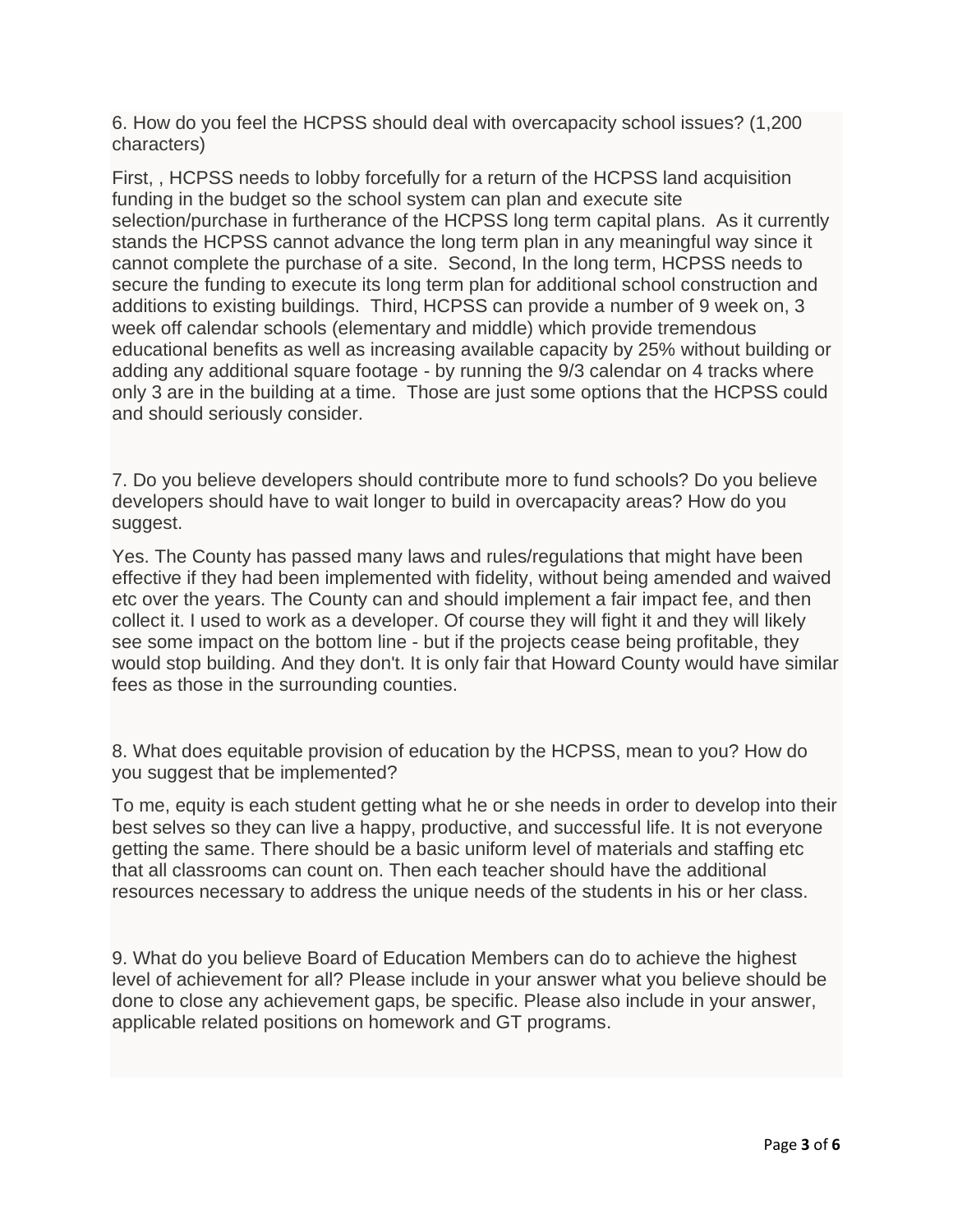The issues surrounding achievement gaps go beyond what the school system and the teachers in the classroom can actually address completely. Anecdotally, we have elementary schools who have highly transient populations and have observed that they receive students who are below grade level, and the successfully raise them to at or above grade level just in tome for them to move to a new school. With a constant supply of new students who come in at below grade level, while those who have been caught up and beyond by HCPSS teachers leave - our "numbers" are not going to change unless we find a way to capture that rolling improvement. But that is just part of the issue. Unless the HCPSS/BOE and Howard County commit to restoring the staffing, case loads, material of instruction, and al the ancillary services all of our children need to thrive - none of our students are likely to reach their full potential.

10. Do you believe the Board of Education race should remain non-partisan on the ballot? If so, how is your campaign remaining non-partisan?

Absolutely. It is critical imho that the BOE remain non-partisan in theory AND in practice. The overt partisanship that has seeped into the BOE of late has been devastating to the cohesiveness of the Board, and has led to what looks to close observers like Board of Education Members marching to the tune of other Partisan elected officials instead of maintaining the independence of the Board of Education -- and its mission to advocate for the children, no matter who is in any office. I have been a consistent and committed non-partisan Independent, and will continue to be so.

11. If elected, what are the top three goals you would want to work upon in your first year in office?

Immediately begin to establish a completely different time line for the 2022 redistricting, making it begin almost immediately, with the Board of Education playing the major role from the beginning. I would put the question of whether to offer 9/3 calendars to select schools to the rest of the board so that initiative could be ready to incorporate into the 2022 attendance area adjustments. BTW, I would also ask the rest of the BOE to direct Dr Martirano to get to work on adjusting the transportation issues so that High Schools could start no earlier than 8:15, which a previous Board finally voted to adopt, but then it was overturned when the budget issues made it all but impossible. As part of all of these efforts, I would be working to reestablish respectful and effective working relationships between the board and our funding authorities- other elected officials.

12. Do you believe the Superintendent's requested budget is too high, too low or just right? If too low, how much should it be, and what other county budget items should be cut to fund it? If too high what should be cut from the request?

I believe it is the obligation of the Superintendent to provide to the Board of Education a proposed budget that meets the needs of the programs that are to be implemented. I see some items that can be pulled and deferred. I believe they should make whatever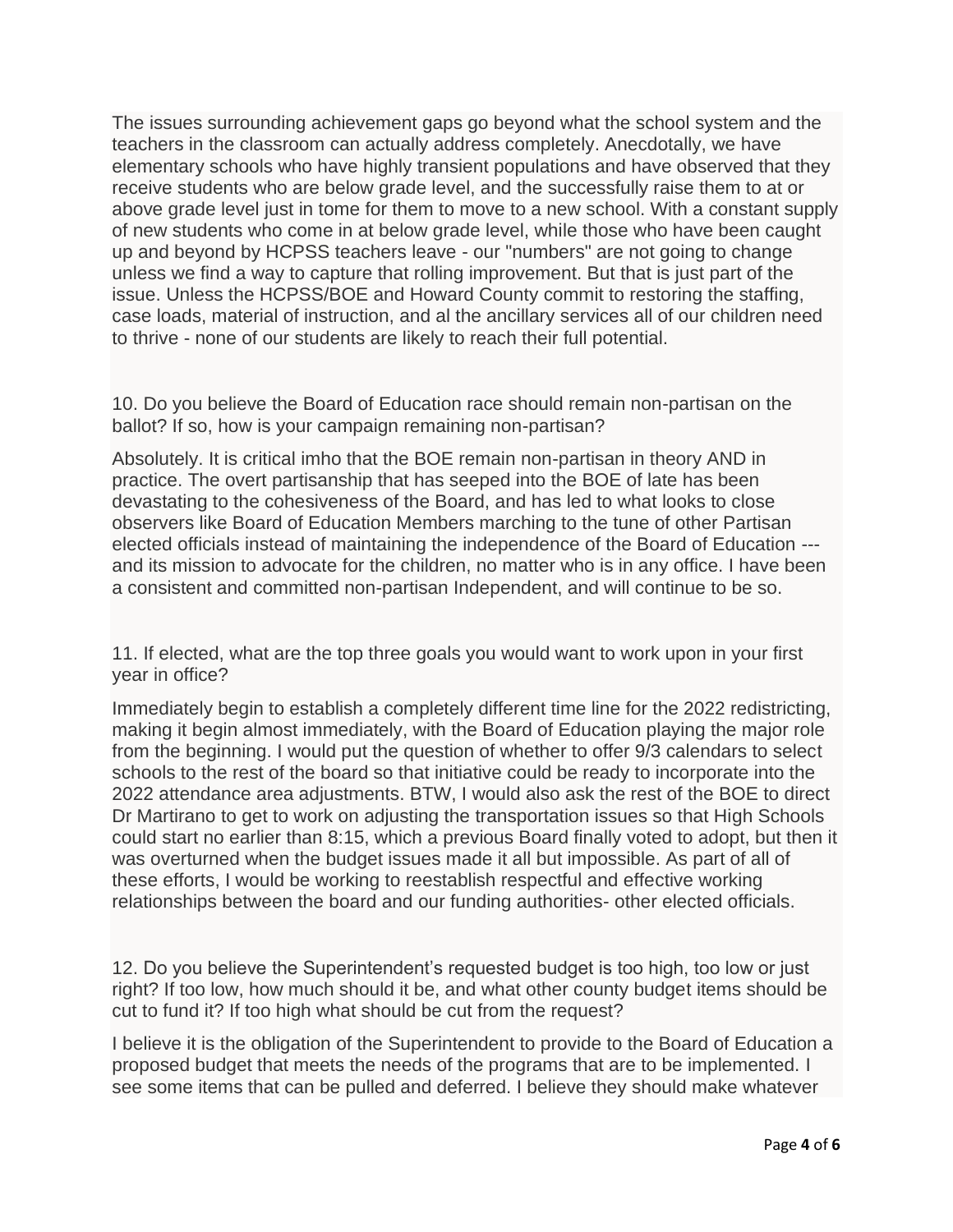cuts they are certain about now, but should send the budget that accurately reflect HPCSS current needs.

## 14. Do you feel class sizes are too high or too low? Why?

Class sizes are too high. Coupled with the severely cut supports, and general staffing at all levels, and the increase in case loads for classroom teachers for administration of IEPs and 504s, in addition to undiagnosed learning issues, behavior problems, and the social and emotional challenges so many of our children face, our educators are facing an untenable situation. When I act as a Judge at Simulated Congressional Hearings, I explain to the students that my job was to make sure their teachers had everything they needed to make sure they could provide their students with the best possible education and learning opportunities. HCPSS is failing our students by failing to provide their teachers and classroom with the adequate staffing, materials, and support needed to provide the students with the education and learning opportunities they deserve - and that starts with the excessive burden within the classroom.

## 15. How should performance be measured, of students, of teachers?

There are time tested, tried and true methods to evaluate the effectiveness of teachers. There is also a place for the review of test results, but that is no substitute for the hard work of professional evaluation, observation of class management and teaching practice, review of materials, and evaluation of the progress of the actual students within each individual teacher's class by the Principal. Students need to be similarly observed; evaluated on multiple skills and learning opportunities by their professional teachers. I do not believe standardized tests can replace the hard work of developing and executing engaging and effective lessons, by a teacher who knows each student well enough to observe how well they are absorbing the intended lessons, what adjustments need to be made in real time, and executes effective evaluation tools, whether written tests, oral presentations, or projects, all of which requires appropriate class sizes.

16. What do you believe should be done to attempt to improve physical safety in schools?

Physical safety in schools goes beyond preparation for and safeguarding against threats from violence like a school shooter. Our students and employees deserve to be safe every day from physical assaults from distraught students, whether it be student on student violence, student on adult violence, or adult on student violence. Of the myriad options for how to respond to violent situations, if HCPSS is serious about addressing the root causes for these issues, it must start with appropriate staffing and school/class size. There must be adequate numbers of staff, both teachers and support staff, who are properly trained to notice escalating situations, how to de-escalate behaviors, and have the time and opportunity to effectively apply those skills. We cannot continue to operate our schools as virtual cattle cars, and expect any of our professionals to be able